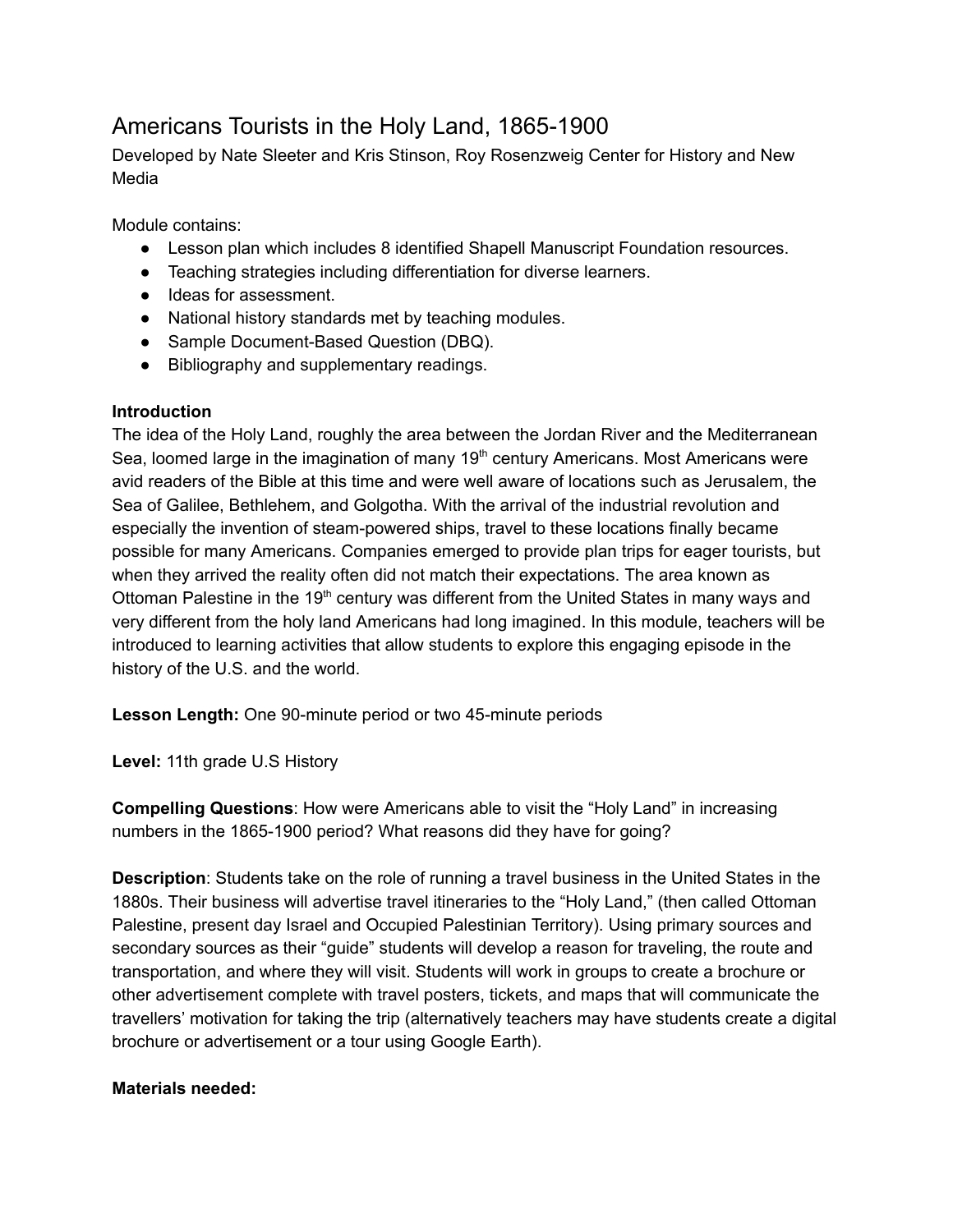- 1. Primary sources (below)
- 2. Primary source analysis sheets (one per student):
	- a. [For the posters](https://www.archives.gov/files/education/lessons/worksheets/poster_analysis_worksheet.pdf)
	- b. [For document sources](https://www.archives.gov/files/education/lessons/worksheets/written_document_analysis_worksheet.pdf)
- 3. [Map of "Holy Land"](https://www.loc.gov/resource/g7481a.ct006149/) (1815)
- 4. [Map of the World](https://www.loc.gov/resource/g3200.ct002354/) (1854)

## **Activities:**

- 1. Bell ringer: Pose question to the class What are different reasons people travel? What makes travel possible? How might these reasons be similar/different in the past versus today?
- 2. Explain to the class that they will be taking on the roles of promoters of travel tours for Americans who are travelling to what was then called Ottoman Palestine in the 1880s. For background, have students view "American Travelers to the Holy Land in the 19th [Century](https://www.shapell.org/historical-perspectives/video-journeys/10858/)" video (4:36) from the Shapell Manuscript Foundation website.
- 3. Orient the travellers for their trip. Using a large map (either a classroom or a digital map projected on a screen, teachers may use a historical map like [this one o](https://www.loc.gov/resource/g3200.ct002354/)r a more modern map like [this one](https://www.loc.gov/item/2002625114/)) teachers should point out the location of present day Israel and have students think about how and why Americans in the late 1800s began travelling to visit this area more and more (get them thinking about religious reasons and also technology like trains, steamboats etc. teachers can use this opportunity to connect increased tourism to the industrial revolution). Encourage students to recall what they learned in the video and pulling from their own knowledge of past units in U.S. History (e.g. Second Great Awakening, the Industrial Revolution) and current events (Israel, the Middle East).
- 4. To spark ideas about why Americans might have travelled to the Holy Land at this time, pass out the following sources or if students have access to laptops or tablets, provide the links.
	- This letter from Millard Fillmore may help to start get at why this particular place was so important for many/some Americans [https://www.shapell.org/manuscript/president-millard-fillmore-on-jerusalem-and-je](https://www.shapell.org/manuscript/president-millard-fillmore-on-jerusalem-and-jesus/) [sus/](https://www.shapell.org/manuscript/president-millard-fillmore-on-jerusalem-and-jesus/)
	- Great broadside that could help contextualize some of the things Americans are taking away from their travels. <https://www.shapell.org/manuscript/rape-murder-christians-palestine/>
	- A Twain letter that might help to get at the popular connection to the Bible and biblical history [https://www.shapell.org/manuscript/mark-twain-soliloquy-at-the-tomb-of-adam-in](https://www.shapell.org/manuscript/mark-twain-soliloquy-at-the-tomb-of-adam-in-the-holy-land/)[the-holy-land/](https://www.shapell.org/manuscript/mark-twain-soliloquy-at-the-tomb-of-adam-in-the-holy-land/)
	- Robinson's *Biblical Researches in Palestine, Mount Sinai, and Arabia Petraea: A Journal of Travels in the Year 1838* , p. 46-49 Robinson dives into what drove and directed him and his companions both to go to Palestine and how to interact with the land once they got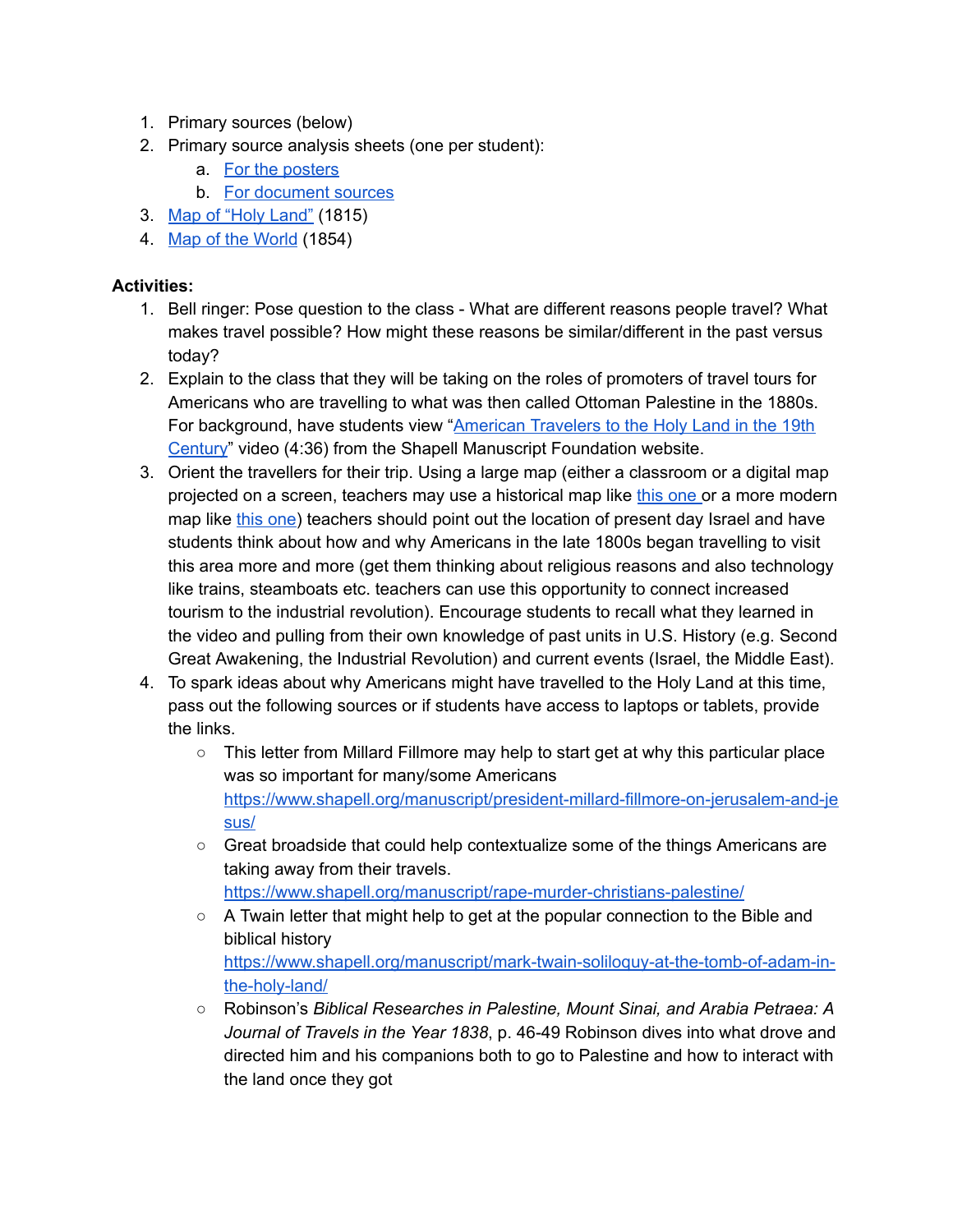there[. https://play.google.com/books/reader?id=5R8PAAAAYAAJ&hl=en&pg=GBS](https://play.google.com/books/reader?id=5R8PAAAAYAAJ&hl=en&pg=GBS.PA46) [.PA46](https://play.google.com/books/reader?id=5R8PAAAAYAAJ&hl=en&pg=GBS.PA46)

- 5. Think-Pair-Share: Students examine one source and then talk with a partner about the author's reason for visiting the Holy Land. Students then share their reasons with the group.
- 6. In groups of 4, students will plan travel itineraries which will include:
	- A paragraph promoting travel to the Holy Land.
	- $\circ$  A route of a trip they are advertising traced on a map [Map of the World](https://www.loc.gov/resource/g3200.ct002354/) (1854)
	- $\circ$  4 locations in the Holy Land their travel itinerary visit that they find on Map of ["Holy Land"](https://www.loc.gov/resource/g7481a.ct006149/) (1815).
- 7. Analyzing the sources
	- Formative assessment: Each student completes a Primary Source Analysis Sheet (Written documents or Poster) on one source. Students may help each other but each student should complete a sheet.
- 8. Elements in your travel brochure or advertisement.
	- $\circ$  A cover with a title.
	- A paragraph explaining the reason for the trip
	- Two maps: One showing the overall route traced on it (World map) and one of the Holy Land showing sites visited (Holy Land map). Students can decide how they want to annotate the maps to show their trips, but they should try to be as clear and as informative as possible.
	- At least 3 visual sources (rail ticket, travel posters, photographs) arranged throughout with one sentence captions explaining what they are.
	- Digital Alternative: Students may create a tour on Google Earth using sources and locations from the map. More on information on how to teach with Google Earth can be found here.
- 9. Once students are done with their scrapbooks they can share them with the class either by presentation or via a gallery walk.

## **Ideas for differentiation:**

- Students can be grouped according to ability with higher performers in groups with middle and lower performers.
- For ESL students or students with disabilities who may need language supports, a topic sentence and a bulleted list of reasons can substitute for the paragraph.
- Students who need language supports may also require the letter be read out loud by teachers or classroom assistants as appropriate. Teachers may decide to read excerpts rather than the entire letter.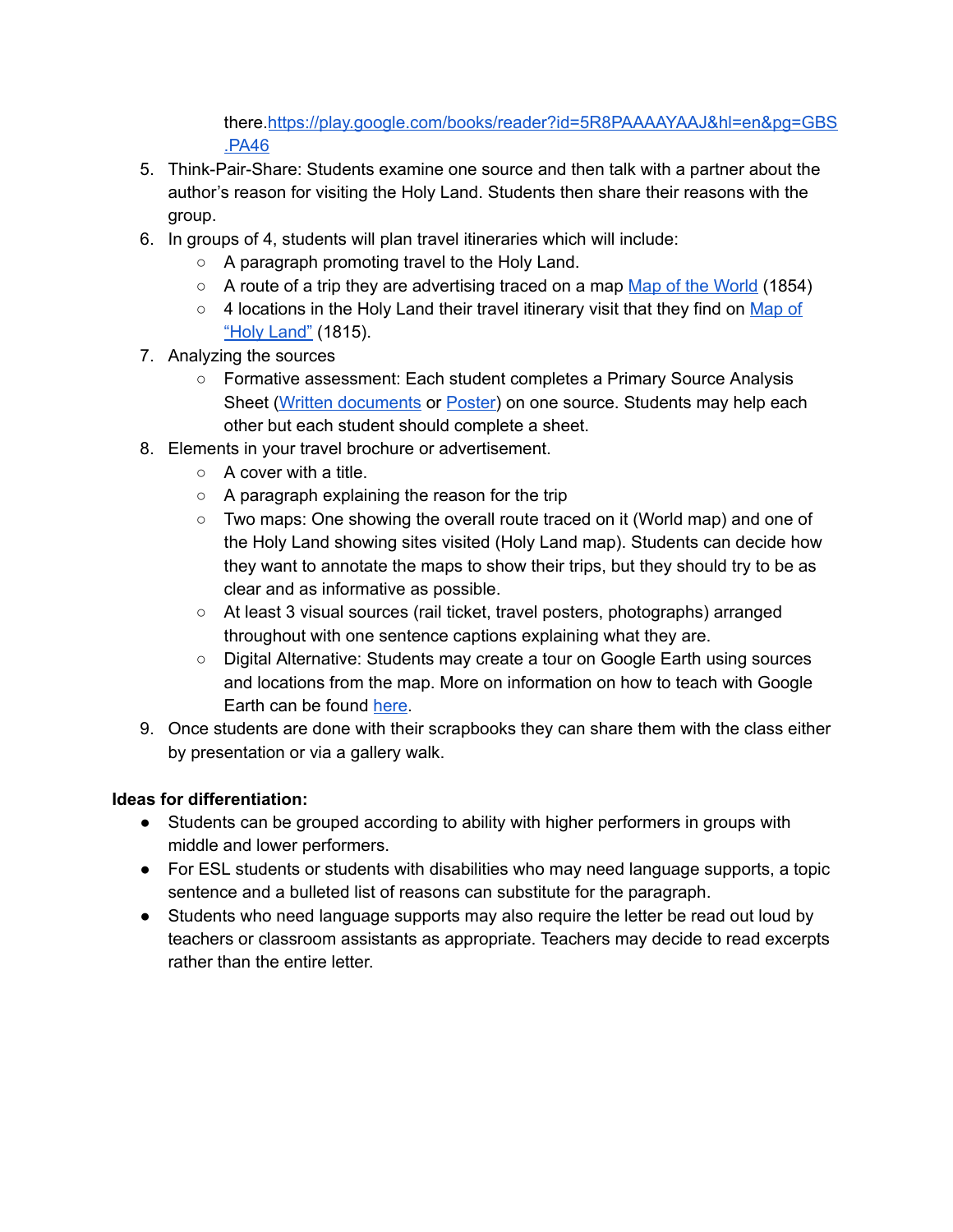## **Sources:**

For Bell Ringer:

● American Travelers to the Holy Land in the 19th Century <https://www.shapell.org/historical-perspectives/video-journeys/10858/>

To Analyze:

- Rail Ticket for the Historic Jaffa-Jerusalem Railroad, c. 1890 <https://www.shapell.org/manuscript/jerusalem-tel-aviv-train/>
- Rare Travel Poster: Cook's Nile and Palestine Tours, c. 1902 <https://www.shapell.org/manuscript/travel-poster-egypt-and-palestine-tours-thomas-cook>
- 1898 French Railway Travel Poster Advertising Palestine <https://www.shapell.org/manuscript/1898-palestine-railway-travel-poster/>
- Mark Twain Names His Lecture Tour About Holy Land Trip: "The American Vandal Abroad," October 7, 1868 [https://www.shapell.org/manuscript/mark-twain-lecture-tour-innocents-abroad-american](https://www.shapell.org/manuscript/mark-twain-lecture-tour-innocents-abroad-american-vandal-abroad/)[vandal-abroad/](https://www.shapell.org/manuscript/mark-twain-lecture-tour-innocents-abroad-american-vandal-abroad/)

To explore motivation to visit the Holy Land:

- Millard Fillmore letter <https://www.shapell.org/manuscript/president-millard-fillmore-on-jerusalem-and-jesus/>
- Broadside <https://www.shapell.org/manuscript/rape-murder-christians-palestine/>
- A Twain letter on the Tomb of Adam [https://www.shapell.org/manuscript/mark-twain-soliloquy-at-the-tomb-of-adam-in-the-hol](https://www.shapell.org/manuscript/mark-twain-soliloquy-at-the-tomb-of-adam-in-the-holy-land/)  [y-land/](https://www.shapell.org/manuscript/mark-twain-soliloquy-at-the-tomb-of-adam-in-the-holy-land/)
- Robinson's *Biblical Researches in Palestine, Mount Sinai, and Arabia Petraea: A Journal of Travels in the Year 1838* , p. 46-49 Robinson dives into what drove and directed him and his companions both to go to Palestine and how to interact with the land once they got there.

[https://play.google.com/books/reader?id=5R8PAAAAYAAJ&hl=en&pg=GBS.PA4](https://play.google.com/books/reader?id=5R8PAAAAYAAJ&hl=en&pg=GBS.PA46)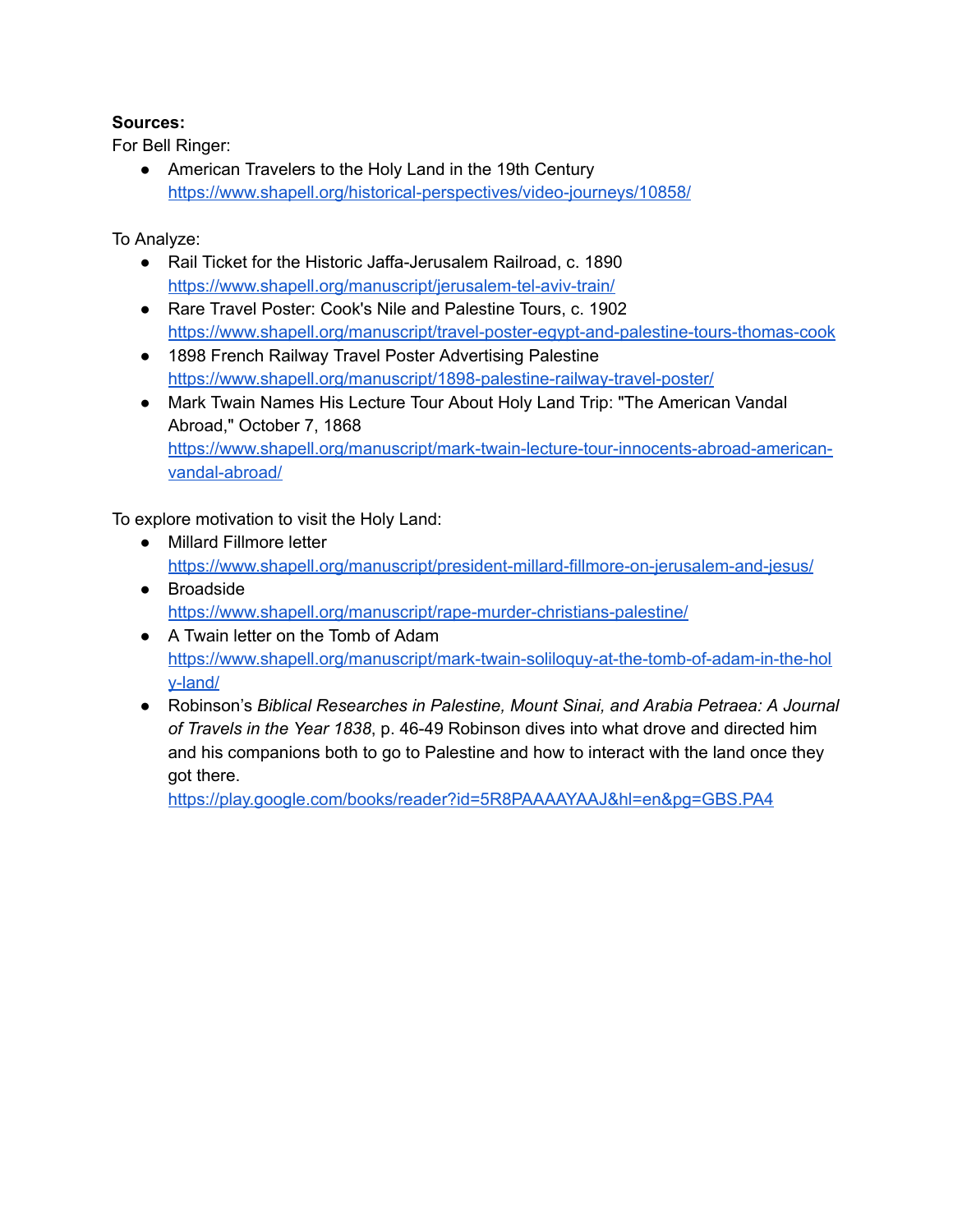## **Assessment (option 1 of 2):**

| <b>Areas for Improvement</b> | <b>Criteria</b><br><b>Standards for This</b><br><b>Performance</b>                   | <b>Evidence of Exceeding</b><br><b>Expectations</b> |
|------------------------------|--------------------------------------------------------------------------------------|-----------------------------------------------------|
|                              | Cover and title clearly explain<br>the contents and perspective<br>of the scrapbook. |                                                     |
|                              | Paragraph on why they<br>visited the Holy Land has a<br>thesis statement.            |                                                     |
|                              | Paragraph on why they<br>visited the Holy Land has at<br>least 3 supporting details. |                                                     |
|                              | Both maps (world and Holy<br>Land) are accurately labeled<br>and annotated.          |                                                     |
|                              | Three visual sources appear<br>in scrapbook with accurate<br>captions.               |                                                     |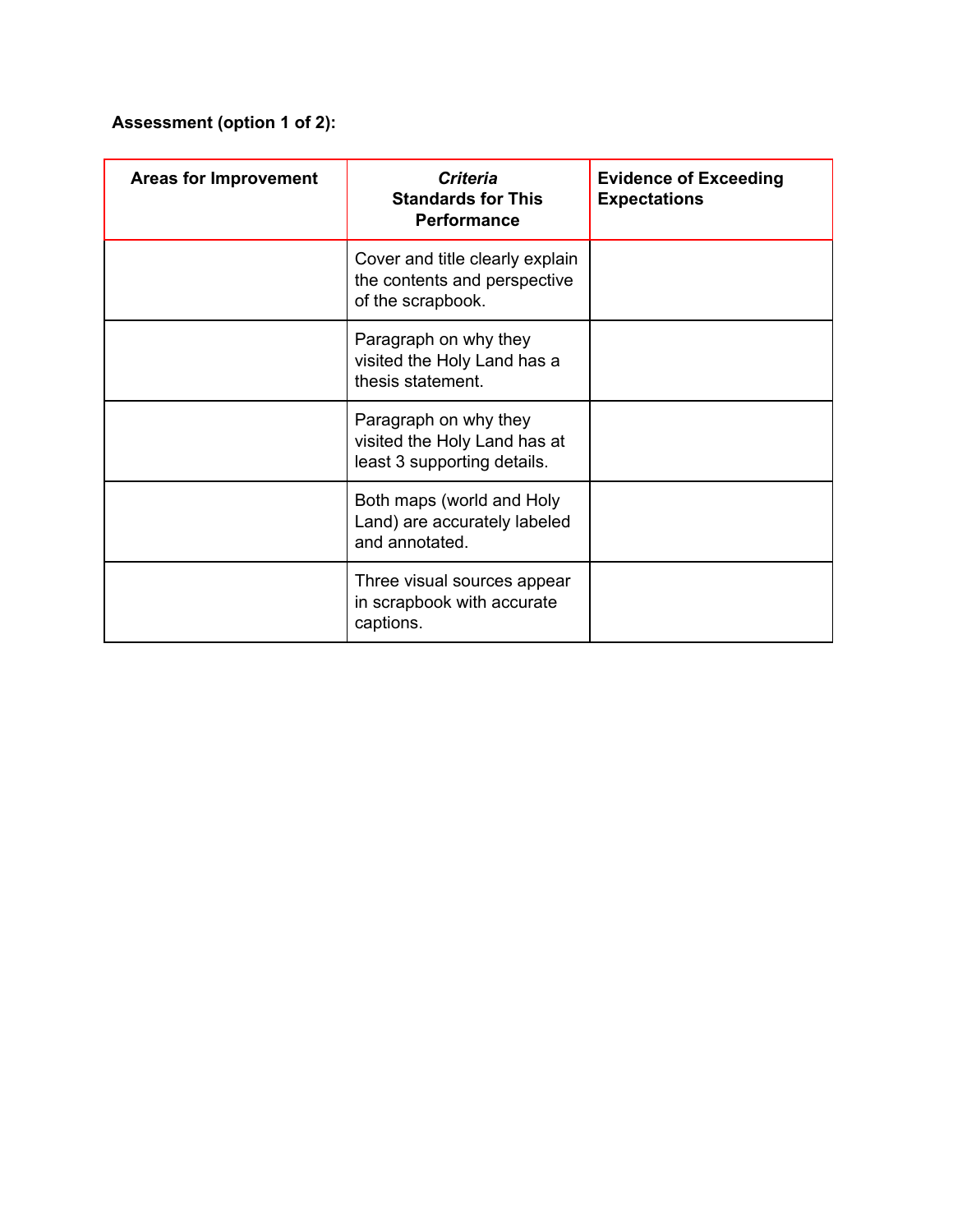## **Assessment (option 2 of 2):**

|                                                        | 2 points                                                                                                     | 1 points                                                                                                                                        | 0 points                                                                                                                             |
|--------------------------------------------------------|--------------------------------------------------------------------------------------------------------------|-------------------------------------------------------------------------------------------------------------------------------------------------|--------------------------------------------------------------------------------------------------------------------------------------|
| <b>Cover &amp; Title</b>                               | Cover and title clearly<br>explain the contents<br>and perspective of the<br>scrapbook.                      | Cover and title explain<br>the contents and<br>perspective of the<br>scrapbook, but there<br>are issues with<br>clarity/precision.              | Cover and/or title are<br>missing.<br><b>OR</b><br>Cover and/or title do<br>not explain contents<br>and perspective of<br>scrapbook. |
| <b>Visit</b><br><b>Justification</b><br><b>Thesis</b>  | Visit justification<br>paragraph has a clear<br>and historically<br>accurate thesis<br>statement.            | Visit justification<br>paragraph has a thesis<br>statement, but<br>statement has issues<br>with clarity/accuracy.                               | Visit justification<br>paragraph is missing a<br>thesis.                                                                             |
| <b>Visit</b><br><b>Justification</b><br><b>Details</b> | Visit justification<br>paragraph presents<br>three clear and<br>historically accurate<br>supporting details. | Visit justification<br>paragraph presents at<br>least one clear and<br>historically accurate<br>supporting detail.                              | Visit justification<br>paragraph is missing<br>clear and historically<br>accurate supporting<br>details.                             |
| <b>Maps</b>                                            | Both maps (world and<br>Holy Land) are<br>accurately and neatly<br>labeled and annotated.                    | A clear attempt has<br>been made to label and<br>annotate both maps<br>(world and Holy Land),<br>but there are issues<br>with clarity/accuracy. | No attempt was made<br>to label and/or<br>annotate both maps.                                                                        |
| Sources &<br><b>Captions</b>                           | Three visual sources<br>are included neatly in<br>scrapbook with<br>accurate, error free<br>captions.        | At least one visual<br>source is included<br>neatly in scrapbook<br>with an accurate, error<br>free caption.                                    | Visual sources are<br>missing from the<br>scrapbook.                                                                                 |

TOTAL: \_\_\_\_ 10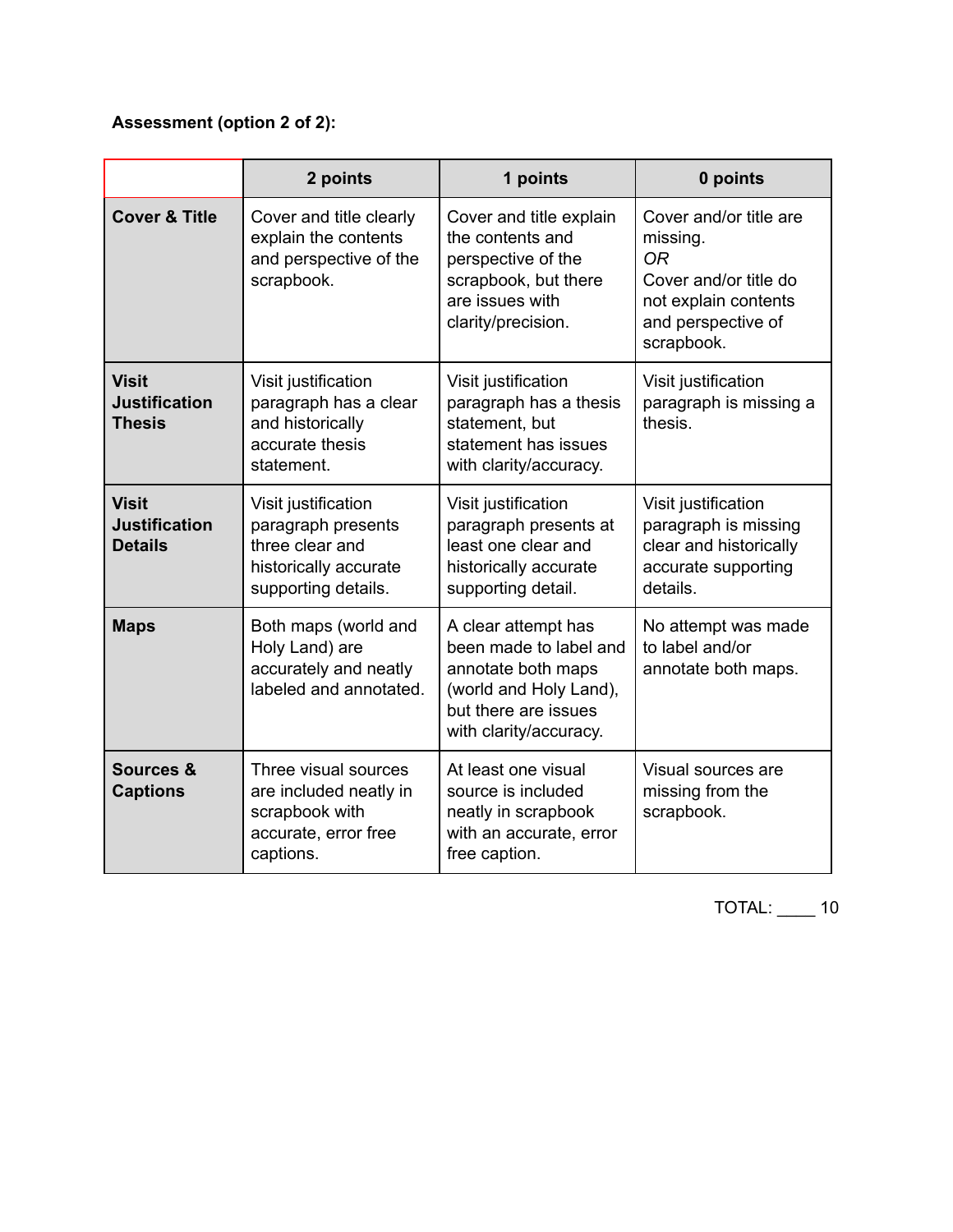#### **Applicable standards:**

The lesson follows The Inquiry Design Model (IDM) which is defined as "a distinctive approach to creating curriculum and instructional materials that honors teachers' knowledge and expertise, avoids overprescription, and focuses on the main elements of the instructional design process as envisioned in the Inquiry Arc of the [College, Career, and Civic Life \(C3\) Framework](http://www.socialstudies.org/c3)  [for Social Studies State Standards](http://www.socialstudies.org/c3) (2013)"

|                                                                                                                                                                                       | <b>Content</b>                                                                                                                                                                                                                                                                                                                                                                                                                                                                                                                                                                                                                                                                                                                                                                                                                                                          | <b>Skill</b>                                                                                                                                                                                                                                                                                                                                                                                                                                                                                                                                                                                                                                                                                                                                                                         |
|---------------------------------------------------------------------------------------------------------------------------------------------------------------------------------------|-------------------------------------------------------------------------------------------------------------------------------------------------------------------------------------------------------------------------------------------------------------------------------------------------------------------------------------------------------------------------------------------------------------------------------------------------------------------------------------------------------------------------------------------------------------------------------------------------------------------------------------------------------------------------------------------------------------------------------------------------------------------------------------------------------------------------------------------------------------------------|--------------------------------------------------------------------------------------------------------------------------------------------------------------------------------------------------------------------------------------------------------------------------------------------------------------------------------------------------------------------------------------------------------------------------------------------------------------------------------------------------------------------------------------------------------------------------------------------------------------------------------------------------------------------------------------------------------------------------------------------------------------------------------------|
| <b>VA</b><br><b>Standards</b><br><b>of</b><br>Learning<br><b>World</b><br>Geography<br>(WG)<br><b>World</b><br><b>History &amp;</b><br>Geography<br>1500-<br><b>Present</b><br>(WHII) | WG.10 - The student will analyze the<br>characteristics of the North African<br>and Southwest Asian regions by (a)<br>identifying and analyzing the location<br>of major geographic regions and<br>major cities on maps and globes; (b)<br>describing major physical and<br>environmental features; (c) explaining<br>important economic characteristics;<br>and (d) recognizing cultural influences<br>and landscapes.<br>WG.15 - The student will apply social<br>science skills to analyze past and<br>present trends in human migration<br>and cultural diffusion by (a)<br>determining how human migration<br>and cultural diffusion are influenced<br>by social, economic, political, and<br>environmental factors; and (b)<br>determining how human migration<br>and cultural diffusion influence the<br>current human characteristics of<br>places and regions. | WG.1 - The student will demonstrate<br>skills for historical thinking,<br>geographical analysis, economic<br>decision making, and responsible<br>citizenship by (a) synthesizing<br>evidence from artifacts and primary<br>and secondary sources to obtain<br>information about the world's countries,<br>cities, and environments; (c) creating,<br>comparing, and interpreting maps,<br>charts, graphs, and pictures to<br>determine characteristics of world<br>regions; (d) evaluating sources for<br>accuracy, credibility, bias, and<br>propaganda; (e) using maps and other<br>visual images to compare and contrast<br>historical, cultural, economic, and<br>political perspectives; and (j)<br>investigating and researching to<br>develop products orally and in writing. |
|                                                                                                                                                                                       | WHII.9 - The student will apply social<br>science skills to understand global<br>interactions between 1800 to about<br>1900 by (a) locating the United States<br>of America, describing its expansion<br>between 1776 and 1900, and<br>assessing its changing role in the<br>world and (e) analyzing the<br>relationship between industrialization,<br>imperialism, and nationalism.                                                                                                                                                                                                                                                                                                                                                                                                                                                                                    | WHII.1 - The student will demonstrate<br>skills for historical thinking,<br>geographical analysis, economic<br>decision making, and responsible<br>citizenship by (a) synthesizing<br>evidence from artifacts and primary<br>and secondary sources to obtain<br>information about events and life in<br>world history; (b) using geographic<br>information to determine patterns and                                                                                                                                                                                                                                                                                                                                                                                                 |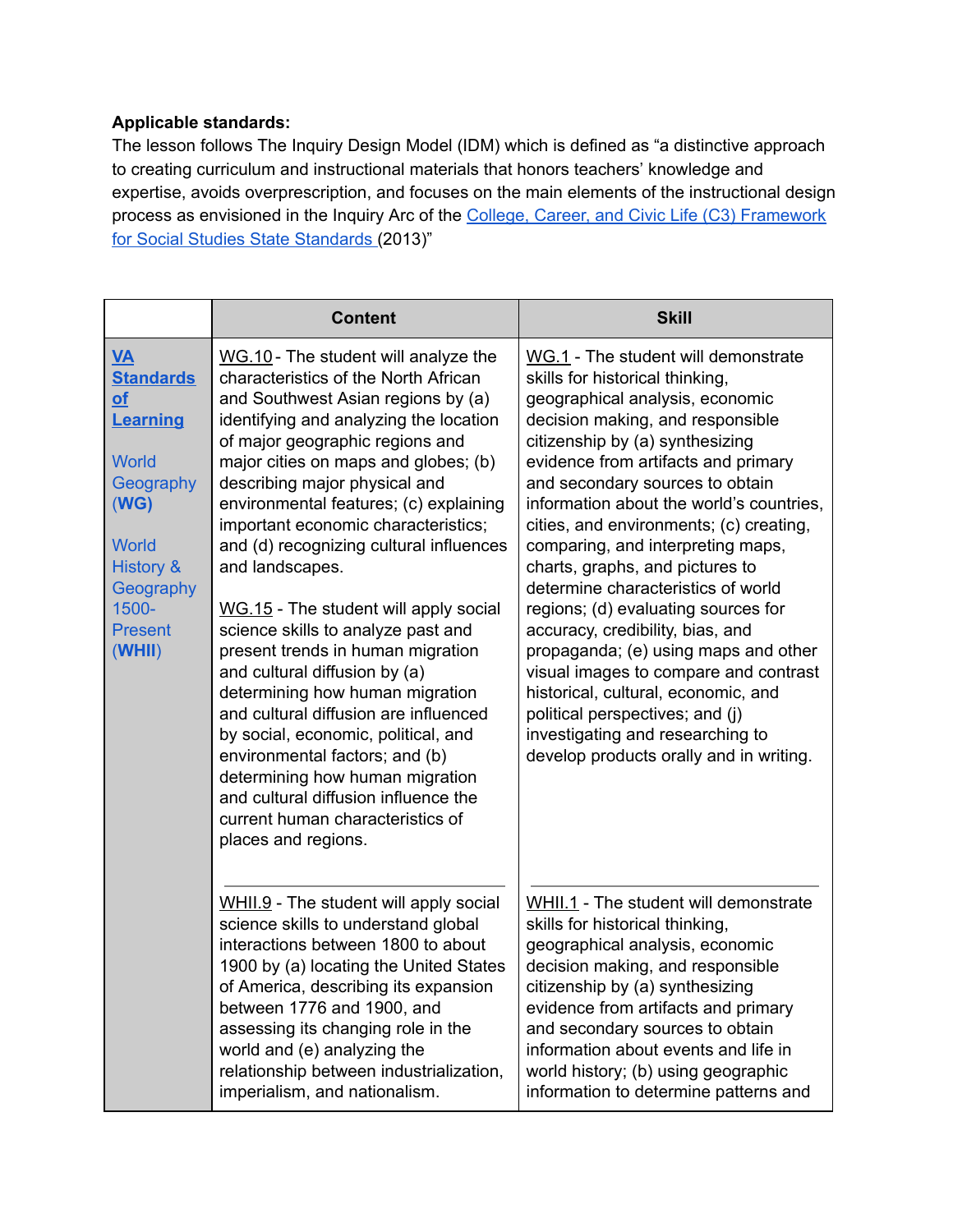|                                                                                                                         |                                                                                                                                   | trends in world history; (c) interpreting<br>charts, graphs, and pictures to<br>determine characteristics of people,<br>places, or events in world history; (d)<br>evaluating sources for accuracy,<br>credibility, bias, and propaganda;<br>(e) comparing and contrasting<br>historical, cultural, economic, and<br>political perspectives in world history;<br>(f) explaining how indirect<br>cause-and-effect relationships<br>impacted people, places, and events in<br>world history; (g) analyzing multiple<br>connections across time and place;<br>(h) using a decision-making model to<br>analyze and explain the incentives for<br>and consequences of a specific choice<br>made; and (j) investigating and<br>researching to develop products orally<br>and in writing. |
|-------------------------------------------------------------------------------------------------------------------------|-----------------------------------------------------------------------------------------------------------------------------------|------------------------------------------------------------------------------------------------------------------------------------------------------------------------------------------------------------------------------------------------------------------------------------------------------------------------------------------------------------------------------------------------------------------------------------------------------------------------------------------------------------------------------------------------------------------------------------------------------------------------------------------------------------------------------------------------------------------------------------------------------------------------------------|
| <b>College</b><br><b>Board</b><br><b>AP World</b><br><b>History</b><br>(APWH)<br><b>AP Human</b><br>Geography<br>(APHG) | <b>APWH Topic 6 - Consequences of</b><br>Industrialization: 1750 - 1900 -<br>specifically (6.8) Causation in the<br>Imperial Age. | <b>APWH Historical Thinking Skills - (1)</b><br>Developments and<br>Processes - Identify and explain<br>historical developments and<br>processes; (2) Sourcing and<br>Situation - Analyze sourcing and<br>situation of primary and secondary<br>sources; (3) Claims and Evidence<br>in Sources - Analyze arguments in<br>primary and secondary sources; (4)<br>Contextualization - Analyze the context<br>of historical events, developments, or<br>processes; (5) Making Connections -<br>Using historical reasoning processes<br>(comparison, causation, continuity<br>and change), analyze patterns and<br>connections between and among<br>historical developments and<br>processes; and (6) Argumentation -<br>Develop an argument.                                           |
|                                                                                                                         | <b>APHG Topic 1: Thinking</b><br>$Geographically - specifically (1.1)$<br>Introduction to Maps and (1.2)                          | <b>APHG Course Skills - (3) Data</b><br>Analysis - Analyze and interpret<br>quantitative                                                                                                                                                                                                                                                                                                                                                                                                                                                                                                                                                                                                                                                                                           |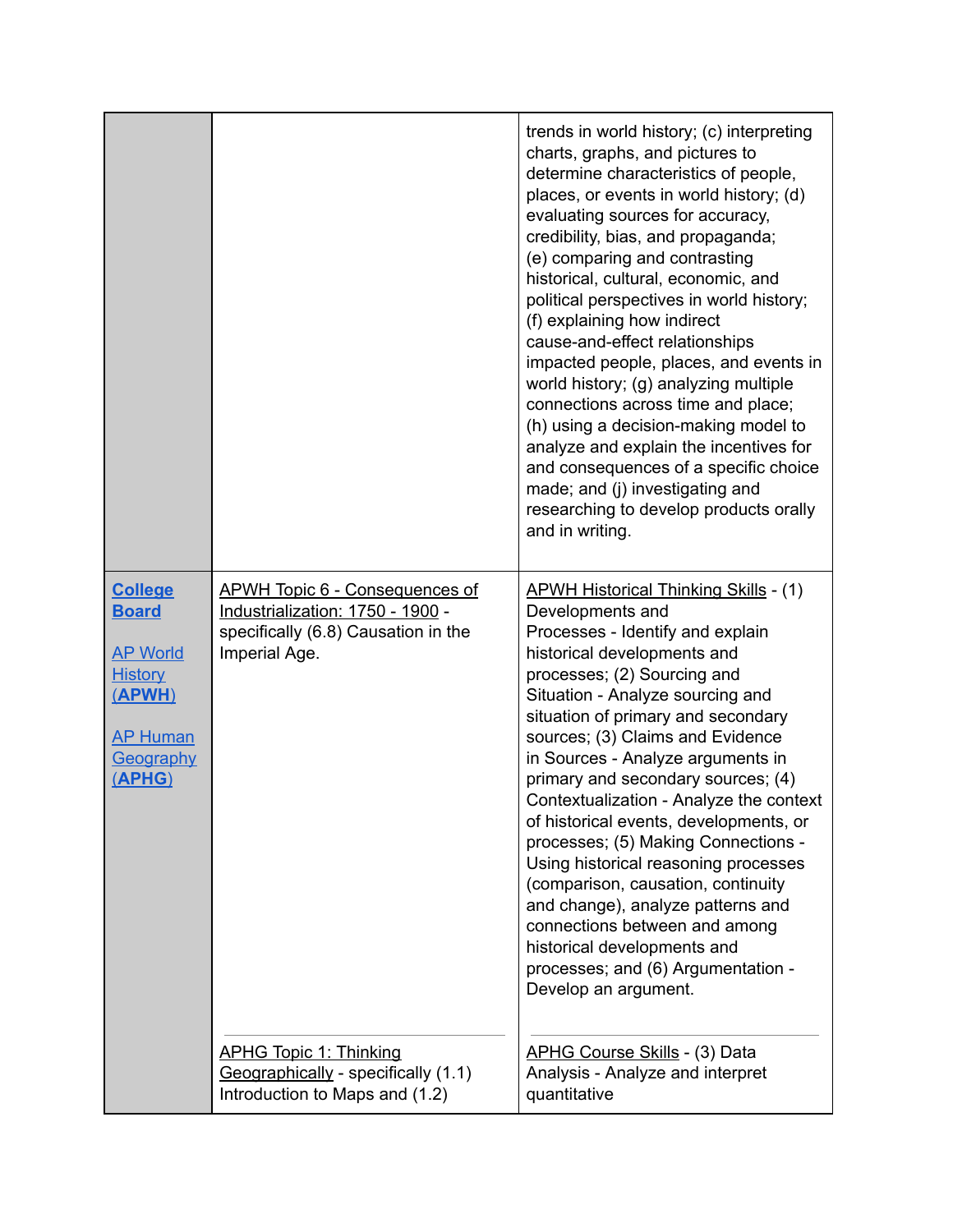|                                                                                                                                                 | Geographic Data.<br><b>APHG Topic 3: Cultural Patterns and</b><br>Processes - specifically (3.4) Types of<br>Diffusion and (3.5) Historical Causes<br>of Diffusion.                                                                                                                                          | geographic data represented in maps,<br>tables, charts, graphs, satellite images,<br>and infographics; and (4) Source<br>Analysis - Analyze and interpret<br>qualitative geographic information<br>represented in maps, images (e.g.,<br>satellite, photographs, cartoons), and<br>landscapes. |
|-------------------------------------------------------------------------------------------------------------------------------------------------|--------------------------------------------------------------------------------------------------------------------------------------------------------------------------------------------------------------------------------------------------------------------------------------------------------------|------------------------------------------------------------------------------------------------------------------------------------------------------------------------------------------------------------------------------------------------------------------------------------------------|
| $\underline{\mathbf{B}}$<br><b>Human</b><br>Geography<br>(IBHG)<br><b>Social &amp;</b><br><b>Cultural</b><br><b>Anthropolo</b><br>QV<br>(IBSCA) | These are less detailed because I do<br>not have access to in-depth Diploma<br>Programme Guides for these<br>subjects. What I do have access to<br>has been linked in the column to the<br>left.<br><b>IBHG Geographic Themes - Leisure,</b><br>Tourism, & Sport<br><b>IBSCA Engaging With Ethnography -</b> | (Same for both courses)<br>Assessment objective 1: Knowledge<br>and understanding                                                                                                                                                                                                              |
|                                                                                                                                                 | Group 2: Movement, Space, & Time;<br>and Group 3: Production, Exchange,<br>& Consumption                                                                                                                                                                                                                     |                                                                                                                                                                                                                                                                                                |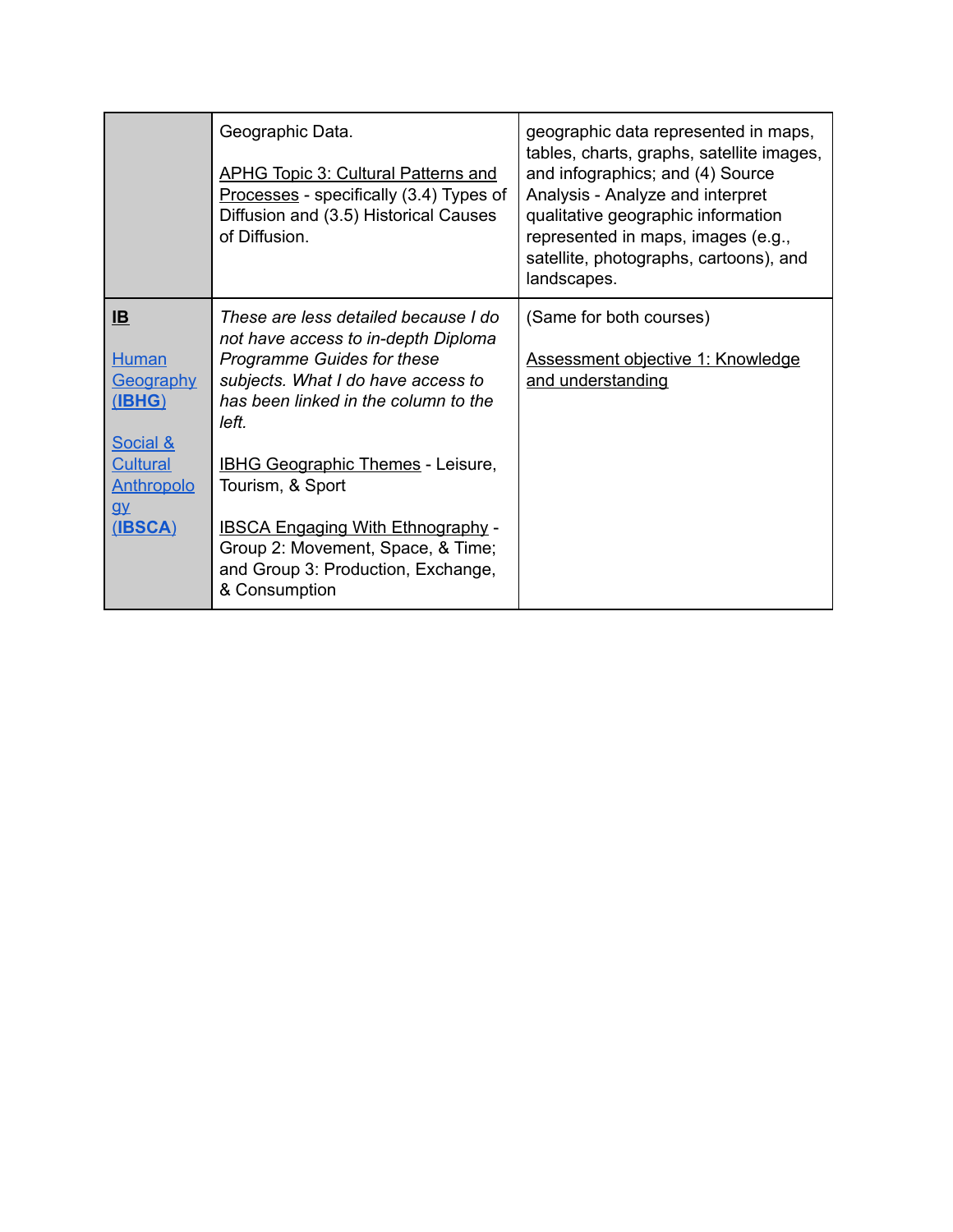|                       |     | • Demonstrate detailed, relevant and<br>accurate historical knowledge.<br>• Demonstrate understanding of<br>historical concepts and context.<br>• Demonstrate understanding of<br>historical sources.<br><b>Assessment objective 2: Application</b><br>and analysis<br>• Formulate clear and coherent<br>arguments.<br>• Use relevant historical knowledge to<br>effectively support analysis.<br>• Analyse and interpret a variety of<br>sources.<br>Assessment objective 3: Synthesis and<br>evaluation<br>• Integrate evidence and analysis to<br>produce a coherent response.<br>• Evaluate different perspectives on<br>historical issues and events, and<br>integrate this evaluation effectively<br>into a response.<br>• Evaluate sources as historical<br>evidence, recognizing their value and<br>limitations.<br>• Synthesize information from a<br>selection of relevant sources. |
|-----------------------|-----|-----------------------------------------------------------------------------------------------------------------------------------------------------------------------------------------------------------------------------------------------------------------------------------------------------------------------------------------------------------------------------------------------------------------------------------------------------------------------------------------------------------------------------------------------------------------------------------------------------------------------------------------------------------------------------------------------------------------------------------------------------------------------------------------------------------------------------------------------------------------------------------------------|
| <b>Common</b><br>Core | N/A | <b>Key Ideas and Details:</b><br>CCSS.ELA-LITERACY.RH.11-12.1<br>CCSS.ELA-LITERACY.RH.11-12.2<br>CCSS.ELA-LITERACY.RH.11-12.3                                                                                                                                                                                                                                                                                                                                                                                                                                                                                                                                                                                                                                                                                                                                                                 |